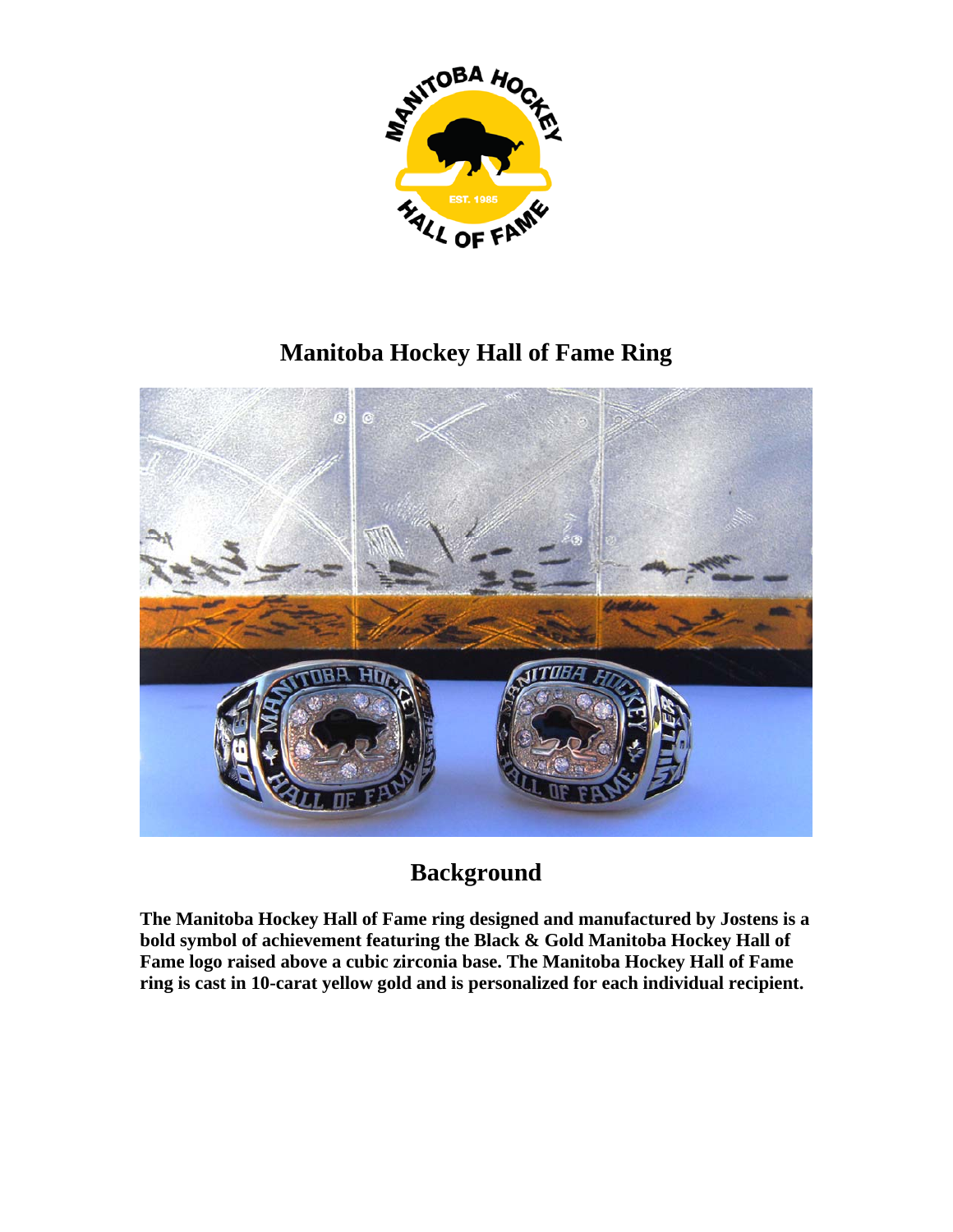

## **Ring Facts**

- ¾ **Each ring includes 10 cubic zirconias with a total weight of 0.17.**
- ¾ **The top of the ring includes the MBHHOF logo in black duracolour.**
- ¾ **The bezel reads: MANITOBA HOCKEY HALL OF FAME**
- ¾ **The left side of the ring depicts a hockey player and is personalized with the inductees Hall of Fame induction year.**
- ¾ **The right side of the ring depicts crossed hockey sticks and a puck with an area for a player's uniform number. As well, each inductee will have his name raised on the side of the ring.**
- ¾ **Each ring is engraved with the inductees' full name inside the ring.**
- ¾ **The ring is cast in 10-carat yellow gold. Trademark Manufactured Jostens Canada Ltd.**

**Appraisal Value** 

| <b>ITEMS ATTRIBUTES:</b>             | <b>CZ MELEE ATTRIBUTES:</b> |        |
|--------------------------------------|-----------------------------|--------|
| Weight avg.: 26.2 grams              | 2-3pt. Rounds               | 6pt.   |
| Metal: 10K yellow gold               | 2-2.5pt Rounds              | 5pt.   |
| <b>Manufacturing: cast/assembled</b> | 1-2pt. Rounds               | 2pt.   |
| <b>Finish: Polished and antique</b>  | 1-1.5pt.Rounds              | 1.5pt. |
| <b>Setting: Shear Ice bead</b>       | 1-1pt. Rounds               | 1pt.   |
| <b>Total CZ's 10 stones</b>          | 3-0.5pt.Rounds              | 1.5pt. |
| Total carat weight: 17 cts. pts.     | Total: 17 cts. pts.         |        |

**Total retail replacement cost \$2620.00 Two thousand six hundred twenty dollars Canadian.**